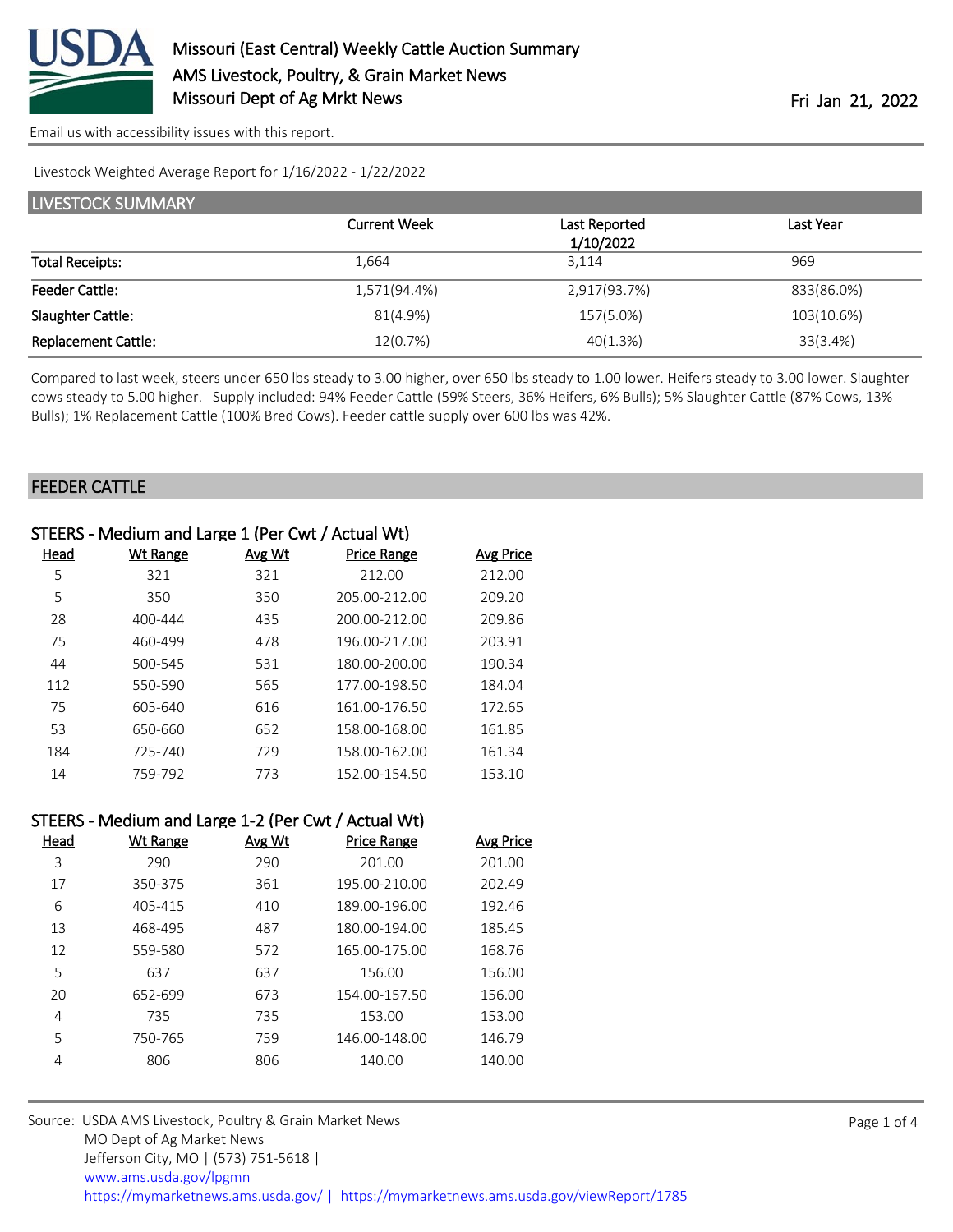

[Email us with accessibility issues with this report.](mailto:mars@ams.usda.gov?subject=508%20issue)

Jefferson City, MO | (573) 751-5618 |

|             | STEERS - Medium 1 (Per Cwt / Actual Wt)            |        |                                                                            |                  |        |  |
|-------------|----------------------------------------------------|--------|----------------------------------------------------------------------------|------------------|--------|--|
| <b>Head</b> | <b>Wt Range</b>                                    | Avg Wt | <b>Price Range</b>                                                         | <b>Avg Price</b> |        |  |
| 4           | 374                                                | 374    | 200.00                                                                     | 200.00           |        |  |
| 4           | 446                                                | 446    | 200.00                                                                     | 200.00           |        |  |
| 14          | 490                                                | 490    | 194.00                                                                     | 194.00           |        |  |
| 3           | 588                                                | 588    | 150.00                                                                     | 150.00           | Fleshy |  |
|             | STEERS - Medium 1-2 (Per Cwt / Actual Wt)          |        |                                                                            |                  |        |  |
| <u>Head</u> | <b>Wt Range</b>                                    | Avg Wt | <b>Price Range</b>                                                         | <b>Avg Price</b> |        |  |
| 11          | 498                                                | 498    | 159.25                                                                     | 159.25           |        |  |
| 3           | 587                                                | 587    | 153.00                                                                     | 153.00           |        |  |
|             |                                                    |        |                                                                            |                  |        |  |
|             | STEERS - Medium 2 (Per Cwt / Actual Wt)            |        |                                                                            |                  |        |  |
| <b>Head</b> | <b>Wt Range</b>                                    | Avg Wt | <b>Price Range</b>                                                         | <b>Avg Price</b> |        |  |
| 4           | 560                                                | 560    | 140.00                                                                     | 140.00           |        |  |
|             | HEIFERS - Medium and Large 1 (Per Cwt / Actual Wt) |        |                                                                            |                  |        |  |
| <b>Head</b> | <b>Wt Range</b>                                    | Avg Wt | <b>Price Range</b>                                                         | <b>Avg Price</b> |        |  |
| 6           | 370-392                                            | 379    | 166.00-170.00                                                              | 167.70           |        |  |
| 108         | 450-498                                            | 482    | 157.00-177.00                                                              | 166.42           |        |  |
| 27          | 500-548                                            | 532    | 150.00-177.00                                                              | 162.33           |        |  |
| 5           | 575                                                | 575    | 153.00                                                                     | 153.00           |        |  |
| 6           | 595                                                | 595    | 147.00                                                                     | 147.00           | Fleshy |  |
| 65          | 615-640                                            | 620    | 143.00-148.75                                                              | 147.45           |        |  |
| 22          | 650-670                                            | 655    | 140.50-144.00                                                              | 142.81           |        |  |
| 4           | 705                                                | 705    | 144.50                                                                     | 144.50           |        |  |
| 3           | 772                                                | 772    | 135.00                                                                     | 135.00           |        |  |
|             |                                                    |        |                                                                            |                  |        |  |
| <b>Head</b> | <b>Wt Range</b>                                    | Avg Wt | HEIFERS - Medium and Large 1-2 (Per Cwt / Actual Wt)<br><b>Price Range</b> | <b>Avg Price</b> |        |  |
| 5           | 290                                                | 290    | 164.00                                                                     | 164.00           |        |  |
| 11          | 308-345                                            | 327    | 160.00-165.00                                                              | 161.68           |        |  |
| 50          | 368-390                                            | 384    | 154.50-168.00                                                              | 159.20           |        |  |
| 25          | 410-440                                            | 427    | 155.00-163.00                                                              | 161.58           |        |  |
| 18          | 455-490                                            | 471    | 153.00-164.00                                                              | 159.98           |        |  |
| 4           | 515-545                                            | 530    | 154.00-155.00                                                              | 154.51           |        |  |
| 38          | 550-595                                            | 570    | 138.00-155.00                                                              | 144.63           |        |  |
| 16          | 600-630                                            | 613    | 137.50-145.00                                                              | 139.77           |        |  |
| 6           | 750-765                                            | 757    | 125.00-129.00                                                              | 126.67           |        |  |
|             |                                                    |        |                                                                            |                  |        |  |
|             | HEIFERS - Medium and Large 2 (Per Cwt / Actual Wt) |        |                                                                            |                  |        |  |
| <b>Head</b> | <b>Wt Range</b>                                    | Avg Wt | <b>Price Range</b>                                                         | <b>Avg Price</b> |        |  |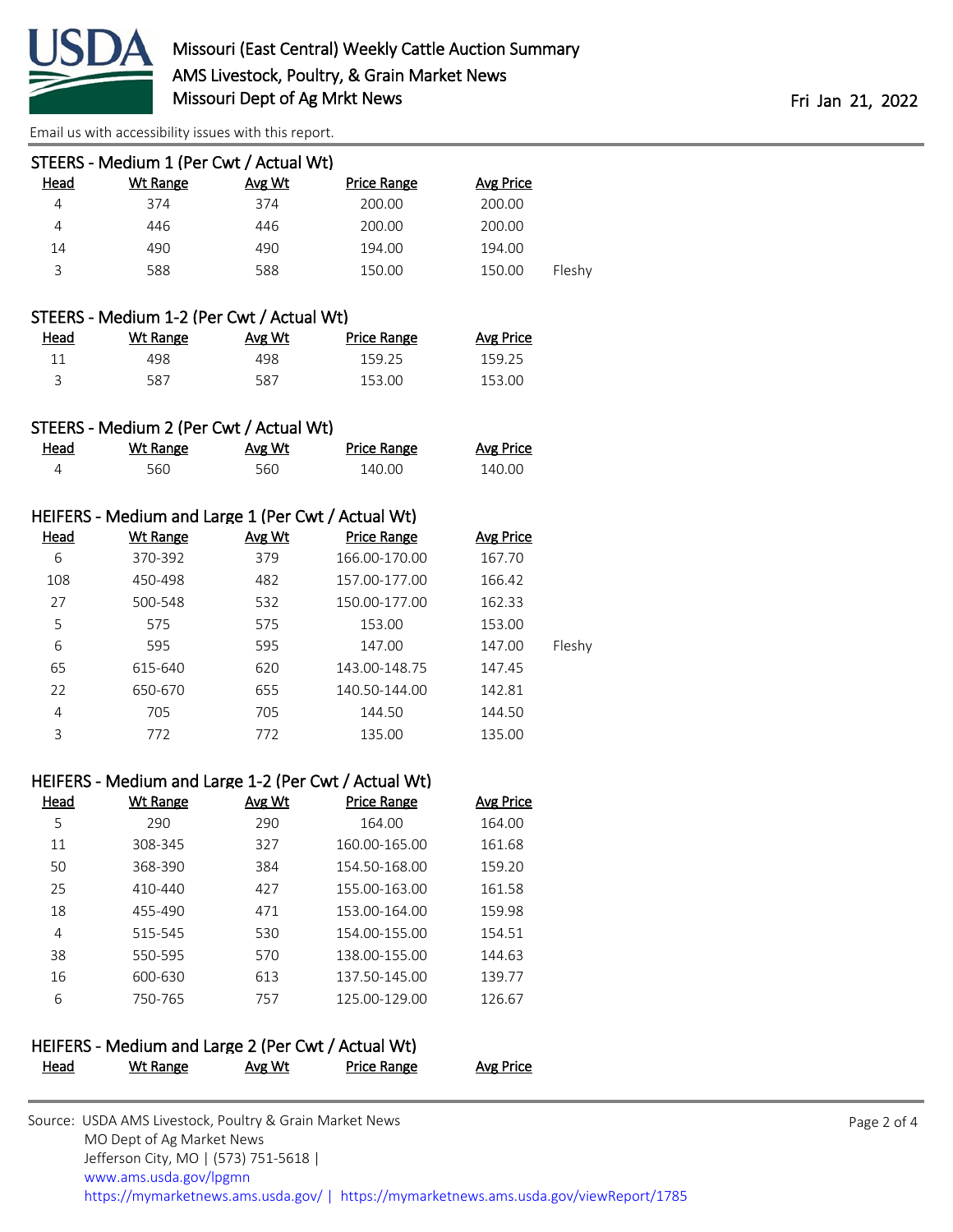

|                | Email us with accessibility issues with this report.    |               |                    |                  |                 |             |
|----------------|---------------------------------------------------------|---------------|--------------------|------------------|-----------------|-------------|
| 8              | 425                                                     | 425           | 145.50             | 145.50           |                 |             |
| 5              | 581                                                     | 581           | 137.00             | 137.00           |                 |             |
|                |                                                         |               |                    |                  |                 |             |
|                | HEIFERS - Medium 1-2 (Per Cwt / Actual Wt)              |               |                    |                  |                 |             |
| Head           | <b>Wt Range</b>                                         | Avg Wt        | <b>Price Range</b> | <b>Avg Price</b> |                 |             |
| 3              | 382                                                     | 382           | 145.00             | 145.00           |                 |             |
|                | HEIFERS - Medium 2 (Per Cwt / Actual Wt)                |               |                    |                  |                 |             |
| <b>Head</b>    | <b>Wt Range</b>                                         | Avg Wt        | <b>Price Range</b> | <b>Avg Price</b> |                 |             |
| 4              | 520                                                     | 520           | 133.00             | 133.00           |                 |             |
|                |                                                         |               |                    |                  |                 |             |
|                | HEIFERS - Small and Medium 2-3 (Per Cwt / Actual Wt)    |               |                    |                  |                 |             |
| <b>Head</b>    | <b>Wt Range</b>                                         | Avg Wt        | <b>Price Range</b> | <b>Avg Price</b> |                 |             |
| 4              | 305                                                     | 305           | 90.00              | 90.00            |                 |             |
|                | BULLS - Medium and Large 1-2 (Per Cwt / Actual Wt)      |               |                    |                  |                 |             |
| <u>Head</u>    | <b>Wt Range</b>                                         | Avg Wt        | <b>Price Range</b> | <b>Avg Price</b> |                 |             |
| 3              | 420                                                     | 420           | 189.00             | 189.00           |                 |             |
| 11             | 520-545                                                 | 534           | 154.00-172.00      | 162.94           |                 |             |
| $\overline{7}$ | 610-615                                                 | 614           | 141.00-143.00      | 141.57           |                 |             |
| 22             | 652-692                                                 | 669           | 120.00-136.00      | 128.79           |                 |             |
| 4              | 760                                                     | 760           | 125.00             | 125.00           |                 |             |
| 4              | 810-830                                                 | 820           | 100.00-115.00      | 107.59           |                 |             |
|                |                                                         |               |                    |                  |                 |             |
|                | BULLS - Medium and Large 2 (Per Cwt / Actual Wt)        |               |                    |                  |                 |             |
| Head           | <b>Wt Range</b>                                         | Avg Wt        | <b>Price Range</b> | <b>Avg Price</b> |                 |             |
| 6              | 360                                                     | 360           | 178.00             | 178.00           |                 |             |
| 5              | 460                                                     | 460           | 151.00             | 151.00           |                 |             |
| 5              | 635                                                     | 635           | 107.00             | 107.00           |                 |             |
|                | BULLS - Medium 1 (Per Cwt / Actual Wt)                  |               |                    |                  |                 |             |
| <u>Head</u>    | <b>Wt Range</b>                                         | Avg Wt        | <b>Price Range</b> | <b>Avg Price</b> |                 |             |
| 4              | 355-370                                                 | 363           | 170.00-185.00      | 177.66           |                 |             |
|                | <b>SLAUGHTER CATTLE</b>                                 |               |                    |                  |                 |             |
|                |                                                         |               |                    |                  |                 |             |
|                | COWS - Breaker 75-80% (Per Cwt / Actual Wt)             |               |                    |                  |                 |             |
| <u>Head</u>    | <b>Wt Range</b>                                         | Avg Wt        | <b>Price Range</b> | <b>Avg Price</b> | <b>Dressing</b> |             |
| 9              | 1290-1795                                               | 1519          | 62.00-71.00        | 64.07            | Average         |             |
| 9              | 1367-1570                                               | 1461          | 65.00-77.00        | 69.41            | High            |             |
|                | COWS - Boner 80-85% (Per Cwt / Actual Wt)               |               |                    |                  |                 |             |
| <u>Head</u>    | <b>Wt Range</b>                                         | <u>Avg Wt</u> | <b>Price Range</b> | <b>Avg Price</b> | <b>Dressing</b> |             |
|                |                                                         |               |                    |                  |                 |             |
|                | Source: USDA AMS Livestock, Poultry & Grain Market News |               |                    |                  |                 | Page 3 of 4 |

 MO Dept of Ag Market News Jefferson City, MO | (573) 751-5618 | [www.ams.usda.gov/lpgmn](https://www.ams.usda.gov/market-news) <https://mymarketnews.ams.usda.gov/> [|](https://www.ams.usda.gov/market-news) <https://mymarketnews.ams.usda.gov/viewReport/1785>